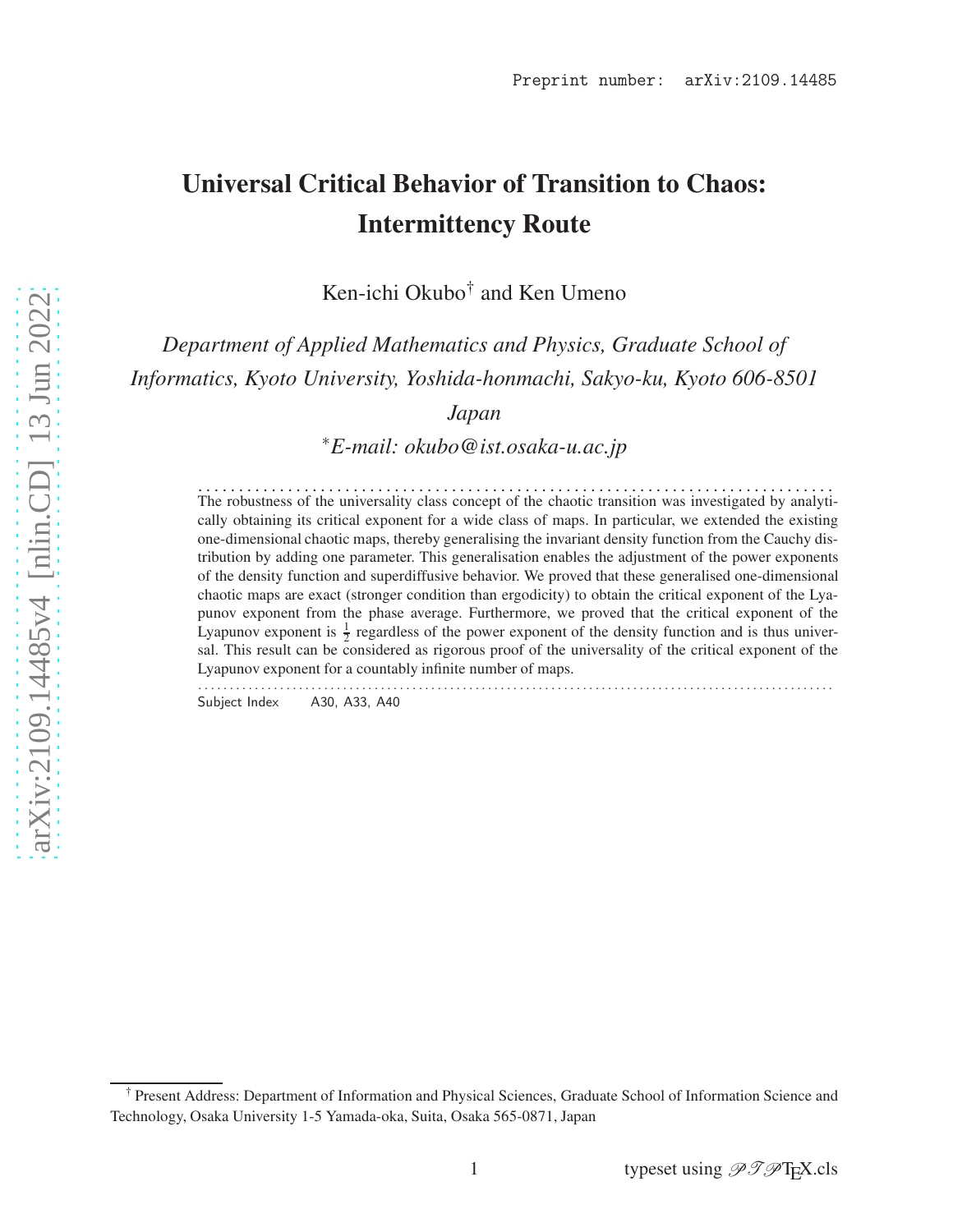#### 1 Introduction

In the field of nonlinear and statistical physics, various theoretical and experimental research have been performed on the transition from a stable state to a chaotic state  $[1-17]$ . Various routes to chaos have been identified considering the factors leading to chaos [\[9](#page-14-2), [11](#page-14-3), [14\]](#page-14-4). Notably, the Lyapunov exponent  $\lambda$  of the system above the critical point from the stable state to the chaotic state with parameter *a* can be approximately expressed as

$$
\lambda \sim b|a-a_c|^{\mathbf{v}},
$$

where *b* is a constant,  $a_c$  is the critical point, and v is the critical exponent. The critical exponent v can be considered to be the crux indicator of phase transition between predictable and chaotic states as in other critical exponents of phase transition in physics. Moreover, this exponent is expected to be universal and constant for each route to chaos regardless of minor differences among systems [\[11\]](#page-14-3). Particularly, Huberman and Rudnick performed a numerical simulation to estimate that for the period-doubling route, v in the logistic map is  $\frac{\log 2}{\log \delta} = 0.4498069...$ , where  $\delta = 4.669201...$ is the Feigenbaum constant[\[9\]](#page-14-2). The intermittency route is another route. Pomeau and Manneville [\[11\]](#page-14-3) estimated that  $v = 1/2$  for intermittency types I and III. Recently, machine learning has been used to predict the critical phenomena of chaos [\[18](#page-14-5)].

Moreover, researchers have rigorously proved that  $v = 1/2$  by demonstrating the ergodic property for one-parameter maps, which exhibit intermittency and preservation of the Cauchy distribution [\[19,](#page-14-6) [20\]](#page-14-7).

Cauchy distribution has a fat tail in which the expectation value and the variance cannot be defined. This fat tail can be observed in a lot of fields, including earthquakes [\[21](#page-14-8), [22](#page-14-9)], the worldwide web [\[23](#page-14-10)], economics and finance [\[24](#page-14-11), [25\]](#page-14-12), and chaotic dynamics [\[26\]](#page-14-13). According to the generalised central limit theorem (GCLT) [\[27\]](#page-14-14), the limit distribution of summation of random numbers, which obey an arbitrary distribution on the domain of attraction characterised by the power exponent  $\beta + 1$  such as  $\rho(x) \approx |x|^{-(\beta+1)}$ , converges to a stable distribution with exponent  $\beta$ . Therefore, the stable distribution with exponent  $\beta$  can be regarded as a fixed point of the universality class of the renormalisation group in the domain of attraction characterised by  $\beta$ .

In this paper, we consider a system in which the class of invariant density functions is extended by adding a new parameter to the existing maps. Here, the class of superdiffusive character (power exponent of the invariant density function) can be changed by adding the parameter. We prove that the critical exponent of the Lyapunov exponent is  $v = 1/2$  regardless of the power exponent by demonstrating the ergodic property although the universality class in the GCLT can be changed by adjusting the added parameter  $\beta$ . In other words, the universality of the critical exponent of the Lyapunov exponent is *more robust* than that of the class of power exponents.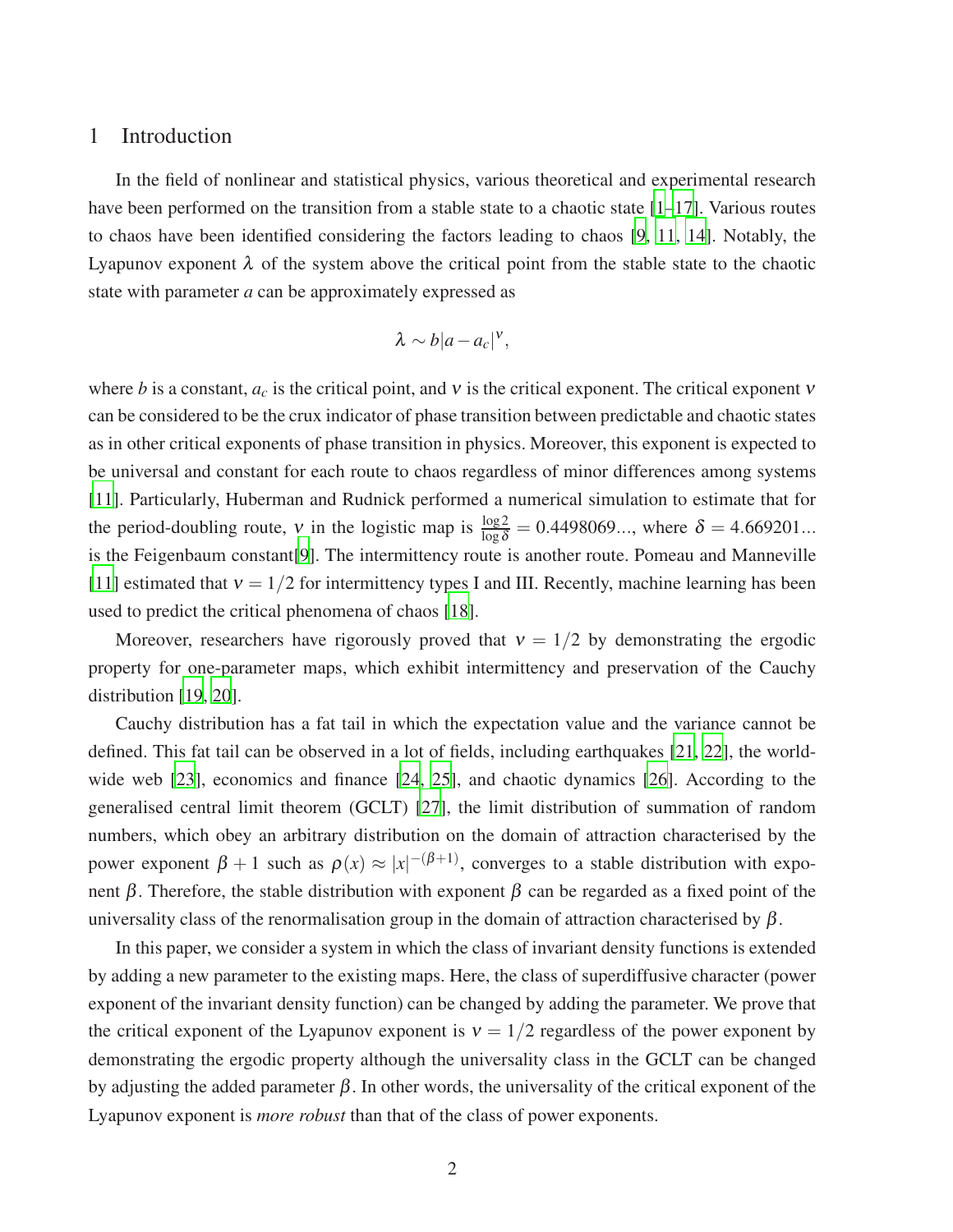#### 2 Dynamics

An extension of super generalised Boole (SGB) transformations [\[20](#page-14-7)] is considered. For SGB transformations, the Cauchy distribution is determined as a unique invariant density when appropri-ate conditions are satisfied. Adopting the method of a previous study [\[28\]](#page-14-15), parameter  $\beta$  is added in SGB transformations to extend the class of the invariant density. The extended maps are described in the following. Let  $F_K(x)$  be the K-angle formula of the cot function such that

$$
F_K(\cot \theta) \stackrel{\text{def}}{=} \cot K\theta. \tag{1}
$$

For example,  $F_3$ ,  $F_4$ , and  $F_5$  are expressed as

$$
F_3(x) = \frac{x^3 - 3x}{3x^2 - 1},
$$
  
\n
$$
F_4(x) = \frac{x^4 - 6x^2 + 1}{4x^3 - 4x},
$$
  
\n
$$
F_5(x) = \frac{x^5 - 10x^3 + 5x}{5x^4 - 10x^2 + 1}.
$$

Subsequently, function  $U_{K,\alpha,\beta}(x)$  is defined as

$$
U_{K,\alpha,\beta}(x) \stackrel{\text{def}}{=} \left| \alpha K F_K\left( |x|^\beta \text{sgn}(x) \right) \right|^\frac{1}{\beta} \text{sgn}\left\{ \alpha F_K\left( |x|^\beta \text{sgn}(x) \right) \right\},\tag{2}
$$

where  $|\alpha| > 0$  and  $0 < \beta < 2$ . The extended super generalised Boole (ESGB) transformation is defined as

$$
x_{n+1} = U_{K,\alpha,\beta}(x_n),\tag{3}
$$

where SGB transformations correspond to the case with  $\beta = 1$ . For example,  $U_{3,\alpha,\beta}, U_{4,\alpha,\beta}$ , and  $U_{5,\alpha,\beta}$  are given by

$$
x_{n+1} = U_{3,\alpha,\beta}(x_n) = \left| 3\alpha \frac{y^3 - 3y}{3y^2 - 1} \right|^{\frac{1}{\beta}} \operatorname{sgn}\left\{ \alpha \frac{y^3 - 3y}{3y^2 - 1} \right\},
$$
  
\n
$$
x_{n+1} = U_{4,\alpha,\beta}(x_n) = \left| 4\alpha \frac{y^4 - 6y^2 + 1}{4y^3 - 4y} \right|^{\frac{1}{\beta}} \operatorname{sgn}\left\{ \alpha \frac{y^4 - 6y^2 + 1}{4y^3 - 4y} \right\},
$$
  
\n
$$
x_{n+1} = U_{5,\alpha,\beta}(x_n) = \left| 5\alpha \frac{y^5 - 10y^3 + 5y}{5y^4 - 10y^2 + 1} \right|^{\frac{1}{\beta}} \operatorname{sgn}\left\{ \alpha \frac{y^5 - 10y^3 + 5y}{5y^4 - 10y^2 + 1} \right\},
$$
  
\n(4)

where  $y = |x_n|^{\beta} \text{sgn}(x_n)$ . Figure [1](#page-3-0) illustrates the behavior of the return maps of  $U_{3,\frac{1}{3},\frac{1}{2}}$ ,  $U_{4,\frac{1}{4},\frac{1}{2}}$ , and  $U_{5,\frac{1}{5},\frac{1}{2}}$ . Moreover, Figure [2](#page-3-1) shows  $U_{3,\frac{1}{3},\frac{1}{2}}$ ,  $U_{3,\frac{1}{3},1}$ , and  $U_{3,\frac{1}{3},\frac{3}{2}}$ .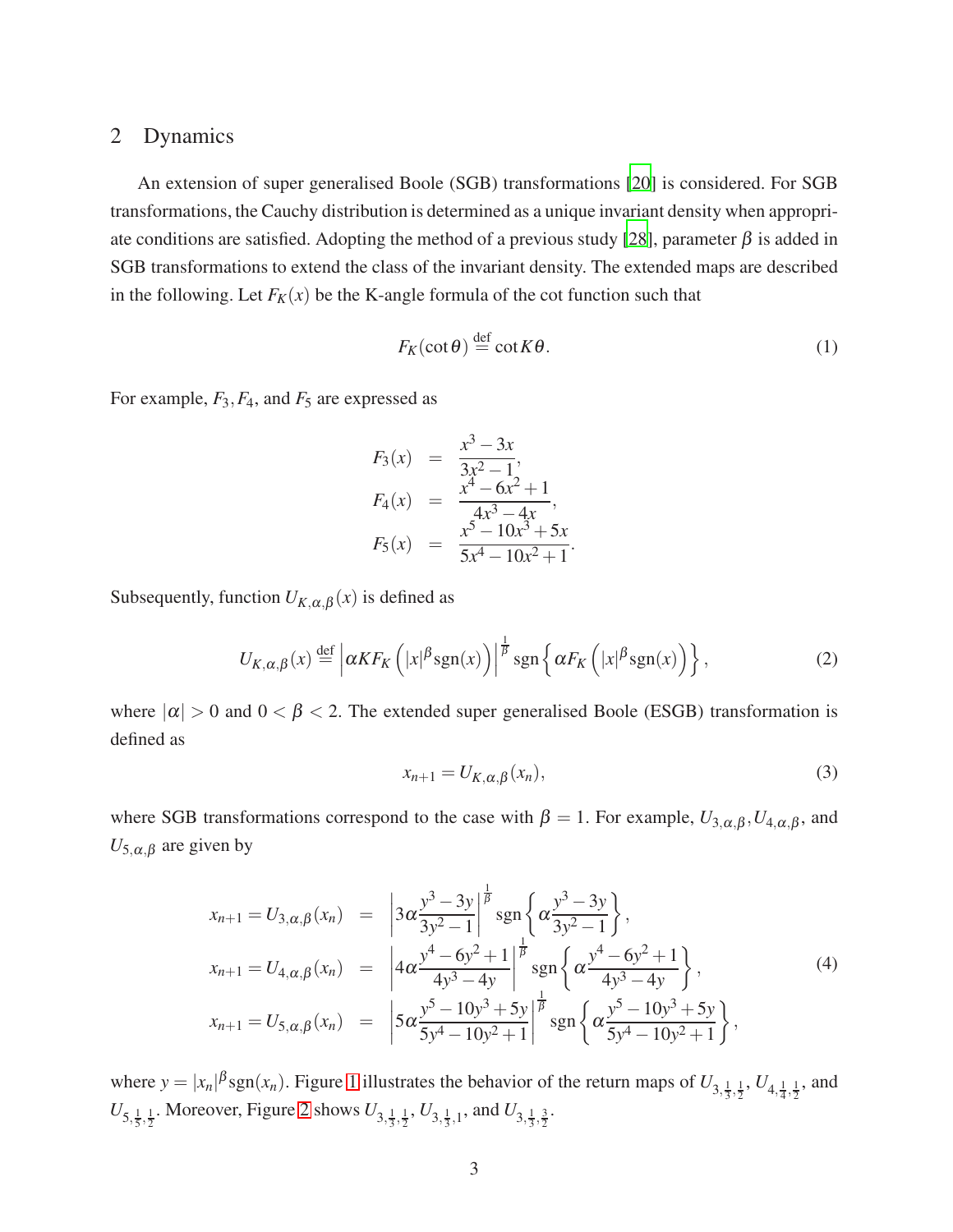<span id="page-3-0"></span>

<span id="page-3-1"></span>Fig. 1: Return maps of  $U_{3,\frac{1}{3},\frac{1}{2}}$ ,  $U_{4,\frac{1}{4},\frac{1}{2}}$ , and  $U_{5,\frac{1}{5},\frac{1}{2}}$ . The solid, broken, and dotted lines correspond to  $U_{3,\frac{1}{3},\frac{1}{2}}$ ,  $U_{4,\frac{1}{4},\frac{1}{2}}$ , and  $U_{5,\frac{1}{5},\frac{1}{2}}$ , respectively.



Fig. 2: Return maps of  $U_{3,\frac{1}{3},\frac{1}{2}}$ ,  $U_{3,\frac{1}{3},1}$ , and  $U_{3,\frac{1}{3},\frac{3}{2}}$ . The solid, broken, and dotted lines correspond to  $U_{3,\frac{1}{3},\frac{1}{2}}, U_{3,\frac{1}{3},1}$ , and  $U_{3,\frac{1}{3},\frac{3}{2}}$ , respectively.

The map  $U_{K,\alpha,\beta}$  is a *K*-to-one map; this is detailed in the Appendix. Consider points  $x_j$ ,  $j =$  $1, \dots, K$  on  $\mathbb R$  as follows:

$$
x_j = \left| \cot \left( \theta + j \frac{\pi}{K} \right) \right|^{1/2} \text{sgn} \left( \cot \left( \theta + j \frac{\pi}{K} \right) \right), j = 1, \cdots, K. \tag{5}
$$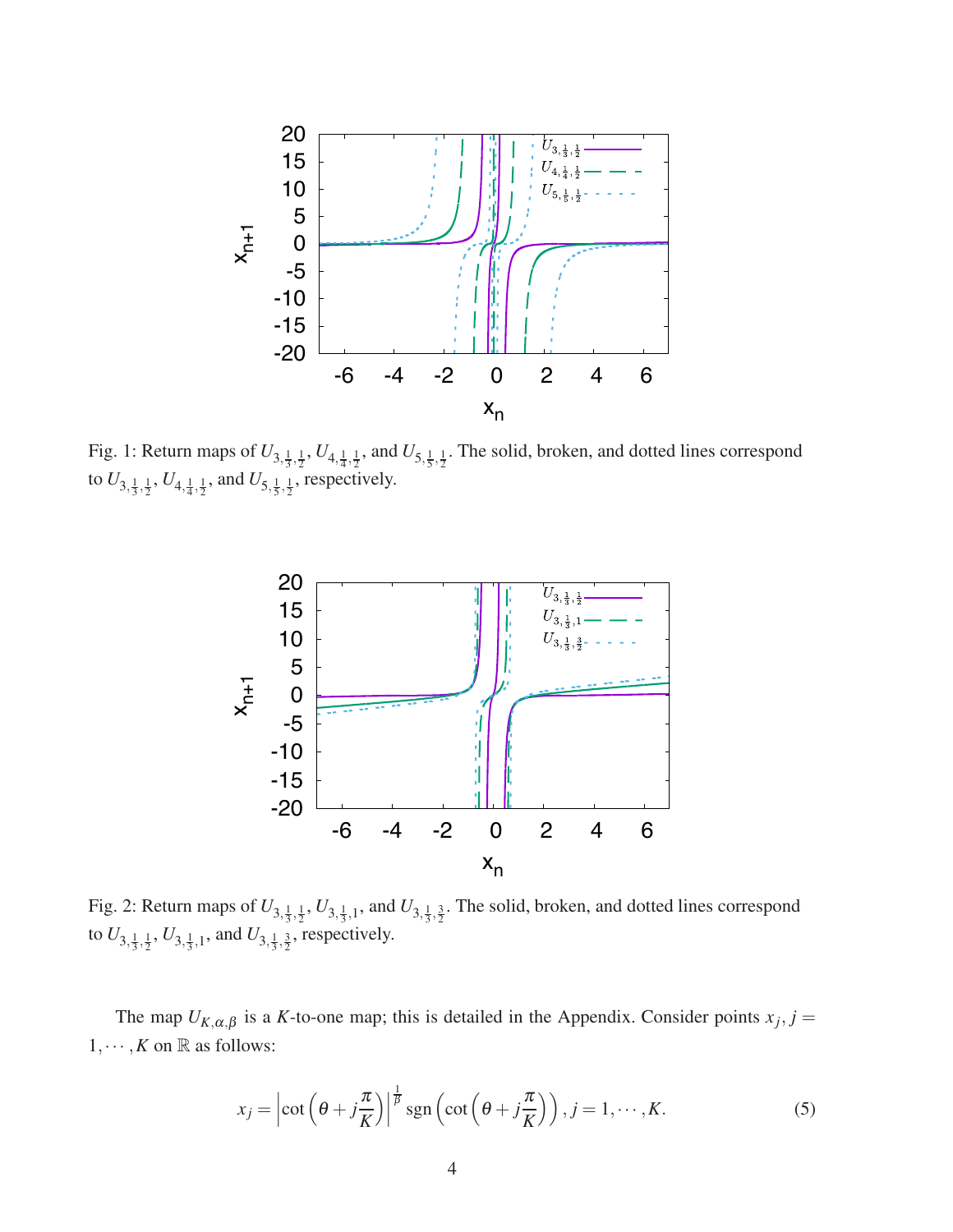In this case,  $|x_j|^{\beta}$  and  $|x_j|^{\beta}$ sgn(*x*) can be expressed as

$$
|x_j|^{\beta} = \begin{cases} \cot(\theta + j\frac{\pi}{K}), & \cot(\theta + j\frac{\pi}{K}) \ge 0, \\ -\cot(\theta + j\frac{\pi}{K}), & \cot(\theta + j\frac{\pi}{K}) < 0, \end{cases}
$$
(6)  

$$
|x_j|^{\beta}sgn(x_j) = \cot(\theta + j\frac{\pi}{K}).
$$

The following equation can be obtained by transferring  $x_j$  from  $U_{K,\alpha,\beta}$ .

$$
U_{K,\alpha,\beta}(x_j) = |\alpha K \cot(K\theta)|^{\frac{1}{\beta}} \operatorname{sgn}\left\{\alpha \cot(K\theta)\right\}.
$$
 (7)

Subsequently, we define  $y = |\alpha K \cot(K\theta)|^{\frac{1}{\beta}} \text{sgn} {\alpha \cot(K\theta)}$ . Note that there exist *K* pieces  $x_j$ ,  $j =$ 1,  $\cdots$ , *K*, satisfying the relation  $y = U_{K,\alpha,\beta}(x_j)$ .

#### 3 Invariant density

In this section, the condition in which the ESGB transformation has an invariant density is examined. A density function

<span id="page-4-0"></span>
$$
\rho_n(x) = \frac{1}{\pi} \frac{\gamma |x|^{\beta - 1}}{\gamma^2 + |x|^{2\beta}}
$$
\n(8)

is known a priori. Based on the discussion in Section II, the map  $U_{K,\alpha,\beta}$  is a *K*-to-one map. Using the Perron–Frobenius operator,  $\rho_{n+1}(y)$  can be obtained.

$$
\rho_{n+1}(y)|dy| = \rho_n(x_0)|dx|_{x=x_0} + \dots + \rho_n(x_{K-1})|dx|_{x=x_{K-1}},
$$
\n(9)

where  $x_j = \left| \cot \left( \theta + j \frac{\pi}{K} \right) \right|$  $\frac{1}{\beta}$  sgn {cot  $(\theta + j\frac{\pi}{K})$ },  $j = 0, \dots, K-1$  and  $y = |\alpha K \cot(K\theta)|^{\frac{1}{\beta}}$  sgn {cot(*K*θ)}. In this case,

$$
\left| \frac{dy}{dx} \right|_{x=x_j} = |\alpha|^{\frac{1}{\beta}} K^{\frac{1}{\beta}+1} \frac{|\cot(K\theta)|^{\frac{1}{\beta}-1} \sin^2(\theta + j\frac{\pi}{K})}{|\cot(\theta + j\frac{\pi}{K})|^{\frac{1}{\beta}-1} \sin^2(K\theta)},
$$
  
\n
$$
= |\alpha|^{\frac{1}{\beta}} K^{\frac{1}{\beta}+1} \frac{|\cot(K\theta)|^{\frac{1}{\beta}-1} \left(1 + \frac{|y|^{2\beta}}{|\alpha K|^2}\right)}{|\cot(\theta + j\frac{\pi}{K})|^{\frac{1}{\beta}-1} \left(1 + |x_j|^{2\beta}\right)}.
$$
\n(10)

Subsequently,  $\rho_{n+1}(y)$  is given by

$$
\rho_{n+1}(y) = \sum_{j=1}^{K} \rho_n(x_j) \left| \frac{dx}{dy} \right|_{x=x_j} \n= \frac{1}{|\alpha|^{\frac{1}{\beta}} K^{\frac{1}{\beta}+1} |\cot(K\theta)|^{\frac{1}{\beta}-1} \left(1 + \frac{|y|^{2\beta}}{|\alpha K|^2}\right)} \sum_{j=1}^{K} \rho_n(x_j) \left| \cot\left(\theta + j\frac{\pi}{K}\right) \right|^{\frac{1-\beta}{\beta}} \left(1 + |x_j|^{2\beta}\right).
$$
\n(11)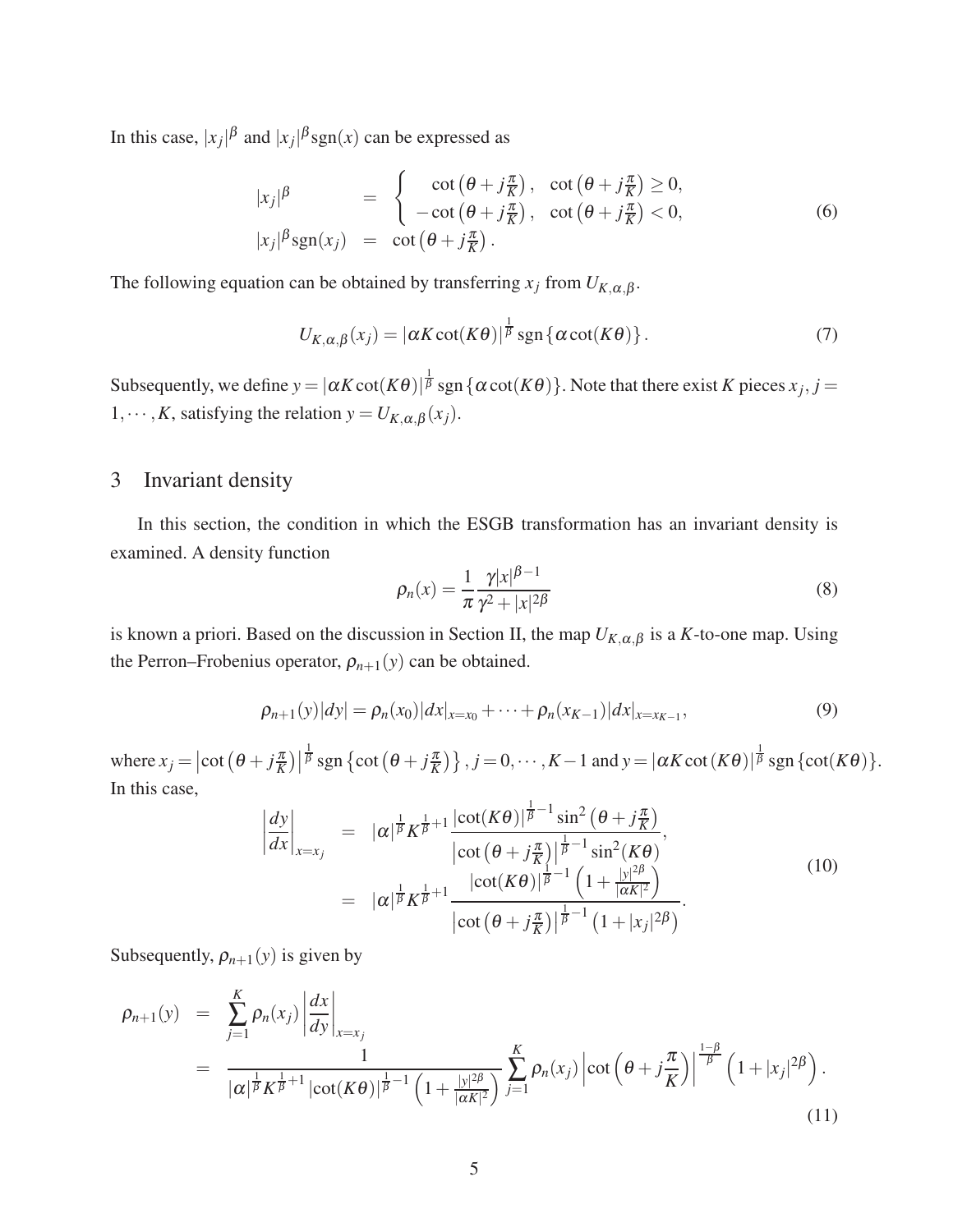In this case [\[29](#page-14-16)], the following expressions hold:

$$
\sum_{j=1}^{K} \rho_n(x_j) \left| \cot \left( \theta + j \frac{\pi}{K} \right) \right|^{-\beta} \left( 1 + |x_j|^{2\beta} \right) = \frac{1}{\pi} \sum_{j=1}^{K} \frac{\gamma}{1 + (\gamma^2 - 1) \sin^2 \left( \theta + j \frac{\pi}{K} \right)}
$$
\n
$$
= \frac{1}{\pi} \frac{KG_K(\gamma) \left( 1 + \cot^2(K\theta) \right)}{G_K^2(\gamma) + \cot^2(K\theta)},
$$
\n(12)

where  $G_K(x)$  corresponds to the K-angle formula of the coth function, which is expressed as

$$
G_K(\coth \theta) \stackrel{\text{def}}{=} \coth K\theta.
$$

Therefore,

$$
\rho_{n+1}(y) = \frac{1}{\pi} \frac{|\alpha K| G_K(\gamma)|y|^{\beta - 1}}{|\alpha K|^2 G_K^2(\gamma) + |y|^{2\beta}}.
$$
\n(13)

In one iteration, although the form of the density function does not change, the scale parameter can be mapped as

$$
\gamma \to |\alpha| K G_K(\gamma). \tag{14}
$$

The necessary condition that the density associated with [\(8\)](#page-4-0) is the invariant density is expressed as

<span id="page-5-0"></span>
$$
\gamma = |\alpha| K G_K(\gamma). \tag{15}
$$

Equation [\(15\)](#page-5-0) does not depend on  $β$ . Thus, we can apply the condition reported in the previous study [\[30\]](#page-14-17).

**Definition 1.** *When parameters*  $(K, \alpha)$  *satisfy the following condition:* 

$$
\begin{cases} 0 < |\alpha| < 1 & \text{in the case of} \quad K = 2N, \\ \frac{1}{K^2} < |\alpha| < 1 & \text{in the case of} \quad K = 2N + 1, \end{cases}
$$
 (16)

*where*  $N \in \mathbb{N}$  *and parameters*  $(K, \alpha)$  *are in Range B.* 

**Theorem 2.** *The ESGB transformations*  $U_{K,\alpha,\beta}$  *preserve the density function if parameters*  $(K,\alpha)$ *are in Range B, which is expressed as* [\(8\)](#page-4-0)*.*

*Proof.* When parameters  $(K, \alpha)$  are in Range A, they are defined as

$$
\begin{cases} 0 < \alpha < 1 & \text{in the case of} \quad K = 2N, \\ \frac{1}{K^2} < \alpha < 1 & \text{in the case of} \quad K = 2N + 1, \end{cases}
$$
 (17)

[\(15\)](#page-5-0) has the unique solution  $\gamma^*$  [\[20](#page-14-7)]. Range A' is defined as

$$
\begin{cases}\n-1 < \alpha < 0 \\
-1 < \alpha < -\frac{1}{K^2} \quad \text{in the case of} \quad K = 2N, \\
1 < \alpha < -\frac{1}{K^2}\n\end{cases}\n\tag{18}
$$

For Range A', by extending  $\alpha$  to  $|\alpha|$ , a proof can be provided using a similar approach as in the existing studies [\[20,](#page-14-7) [30\]](#page-14-17).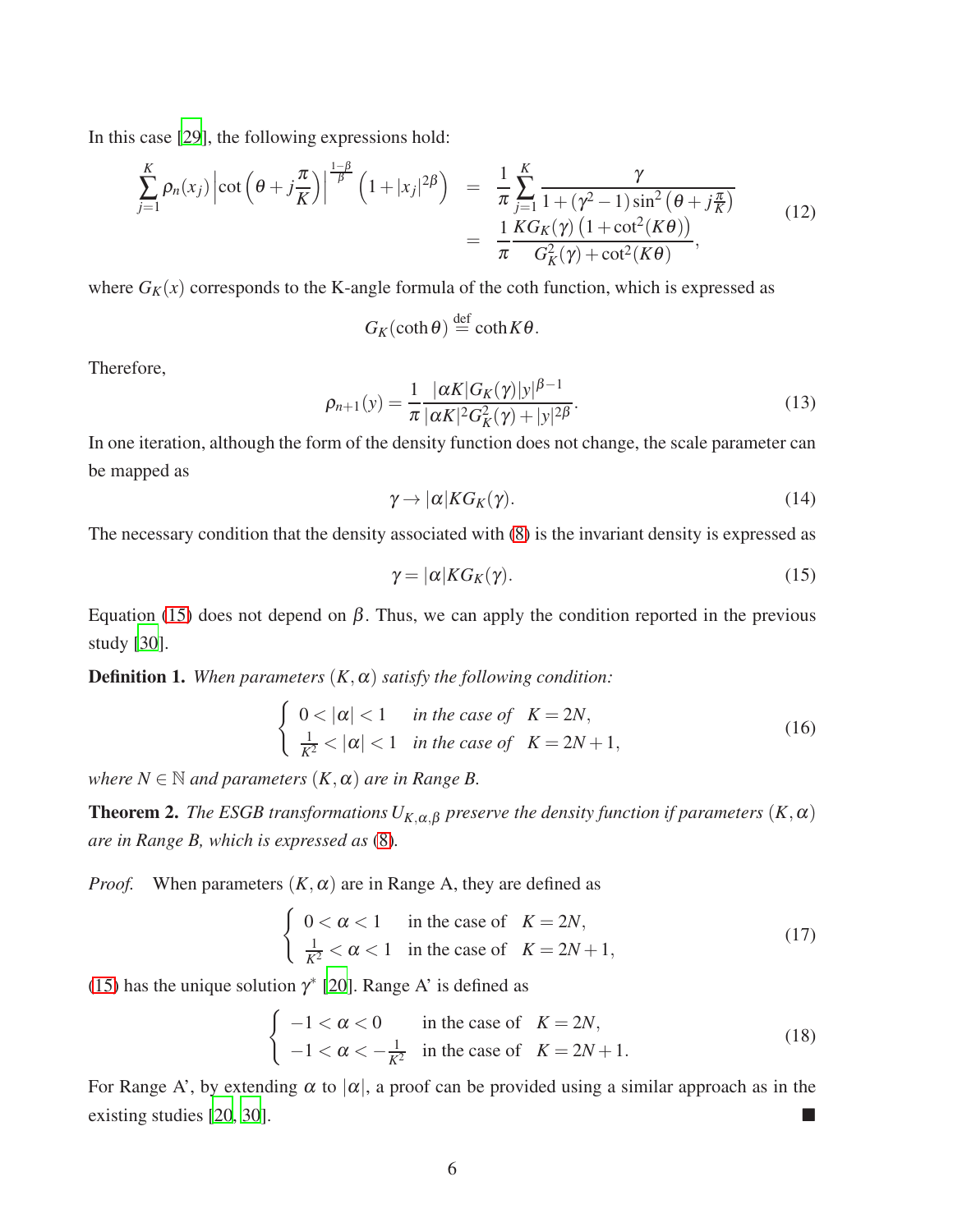#### 4 Exactness

The ESGB transformations are exact when parameters  $(K, \alpha)$  are in Range B. The following presents the proof of exactness.

**Theorem 3.** *ESGB transformations*  $U_{K,\alpha,\beta}$  *are exact if parameters*  $(K,\alpha)$  *are in Range B.* 

*Proof.* The variable  $x_n$  is defined as

$$
x_n = |\cot(\pi \theta_n)|^{\frac{1}{\beta}} \operatorname{sgn}\left\{ \cot(\pi \theta_n) \right\}.
$$
 (19)

Subsequently, ESGB transformations can be expressed as

$$
U_{K,\alpha,\beta}(x_n) = |\alpha K \cot(\pi K \theta_n)|^{\frac{1}{\beta}} \operatorname{sgn}\left\{\alpha \cot(\pi K \theta_n)\right\}.
$$
 (20)

Therefore, the following expression can be derived as

$$
x_{n+1} = |\cot(\pi \theta_{n+1})|^{\frac{1}{\beta}} \operatorname{sgn} {\cot(\pi \theta_{n+1})}
$$
  
=  $|\alpha K \cot(\pi K \theta_n)|^{\frac{1}{\beta}} \operatorname{sgn} {\alpha \cot(\pi K \theta_n)}.$  (21)

Since the signs of both sides are consistent,

$$
\operatorname{sgn}\left\{\cot(\pi\theta_{n+1})\right\} = \operatorname{sgn}\left\{\alpha\cot(\pi K\theta_n)\right\}.
$$
 (22)

For  $K > 0$ , we define a map  $\bar{S}_{K,\alpha}$  such that

<span id="page-6-0"></span>
$$
\theta_{n+1} = \bar{S}_{K,\alpha}(\theta_n) = \frac{1}{\pi} \operatorname{arccot} \{ \alpha K \cot(\pi K \theta_n) \}.
$$
 (23)

Equation [\(23\)](#page-6-0) is an extension of the equation which appears in the proof part in an existing study [\[20\]](#page-14-7). Therefore, the map  $U_{K,\alpha,\beta}$  is proven exact if  $(K,\alpha)$  are in Range B because the argument to prove the exactness can be applied[\[20](#page-14-7), [30\]](#page-14-17).

The initial density function converges to Eq. [\(8\)](#page-4-0) when parameters  $(K, \alpha)$  are in Range B. (At  $\beta = 1$ , an initial density function converges to the Cauchy distribution, which is a stable distribution.)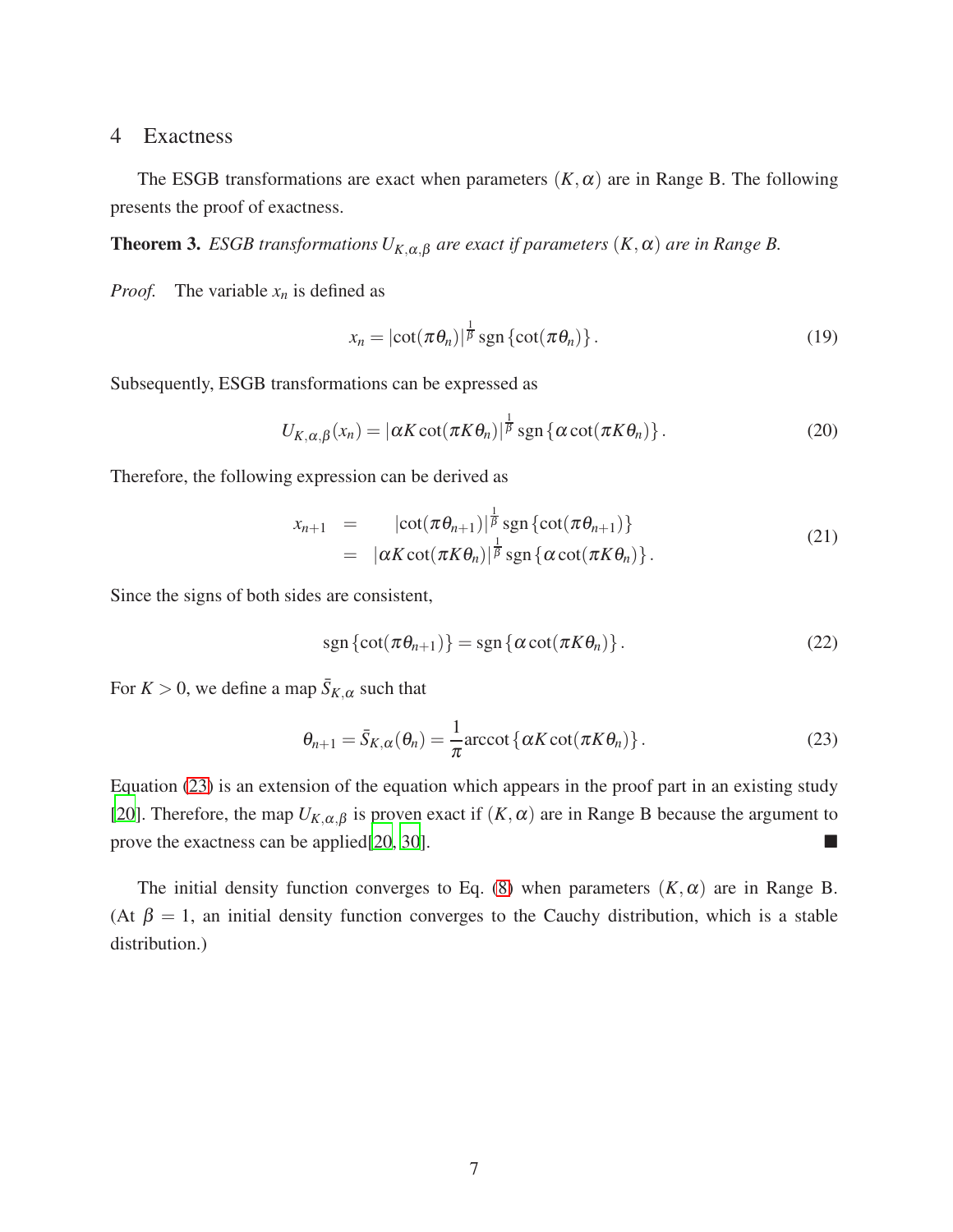#### 5 Lévy Flight

In ESGB transformations, the power exponent of the invariant density function  $\rho_{\gamma,\beta}(x) =$  $\frac{1}{\pi} \frac{\gamma |x|^{\beta - 1}}{|x|^2 \beta + \gamma^2}$  $\frac{\gamma |x|^p}{|x|^{2\beta} + \gamma^2}$  can be changed. For  $\beta = 1$ , we obtained the Cauchy distribution corresponding to the invariant density of SGB transformations.

In the range in which  $|x|$  is adequately large,

$$
\rho_{\gamma,\beta} \simeq \begin{cases} \frac{\gamma}{\pi} |x|^{-(\beta+1)} & \text{for } x \to \infty, \\ \frac{\gamma}{\pi} |x|^{-(\beta+1)} & \text{for } x \to -\infty. \end{cases}
$$
 (24)

Moreover, according to the GCLT [\[27\]](#page-14-14), for the independent and identically distributed random variable  $\{x_k\}_{k=1}^{\infty}$  $\sum_{k=1}^{\infty}$  that follows the density function  $\rho_{\gamma,\beta}$ ,  $\frac{\sum_{k=1}^{n} x_k - A_n}{\frac{1}{\beta}}$  $\frac{1}{\ln \beta}$  converges to a stable distribution with the characteristic exponent  $\beta$ [\[28\]](#page-14-15).  $A_n$  is represented as

$$
A_n = \begin{cases} 0, & 0 < \beta < 1, \\ n^2 \mathfrak{F} \log \left( \phi_x \left( \frac{1}{x} \right) \right), & \beta = 1, \\ n \mathbb{E}[x], & 1 < \beta < 2, \end{cases}
$$

where  $\phi_x$  is the characteristic function of *x*. In this case, as  $\frac{\sum_{k=1}^{n} x_k - A_n}{n^{1/\beta}}$  $\frac{1}{n^{1/\beta}}$  =  $O(1)$  for large *n*,

$$
\sum_{k=1}^{n} x_k = O\left(n^{\frac{1}{\beta}}\right),
$$
\n
$$
\left(\sum_{k=1}^{n} x_k\right)^2 = O\left(n^{\frac{2}{\beta}}\right).
$$
\n(25)

For the following dynamics,  $p_{n+1} = p_n + x_n$ , if we calculate the mean square displacement  $\langle (p_n - p) \rangle$  $|p_0)^2\rangle = \langle \left(\sum_{k=0}^{n-1} x_k\right)^2\rangle$ , its order obeys  $O(n^{\eta})$  ,  $\eta = \frac{2}{\beta}$  $\frac{2}{\beta}$ , 1  $\leq$  β  $<$  2, where the ensemble is taken from within a bounded region except for the infinity point. Therefore, this Lévy flight represented by the random walk  $p_n = \sum_{i=0}^{n-1} x_i + p_0$  exhibits the *superdiffusive* character with a power exponent  $2/\beta$ for a finite time *n* when  $1 \leq \beta < 2$ . Figure [3](#page-8-0) shows the supperdiffusive behavior of  $\langle |p_n - p_0|^q \rangle^{2/q}$ with power exponent  $\eta = \frac{2}{\beta} = \frac{4}{3}$  $\frac{4}{3}$ , where  $q = 1 < \beta$ .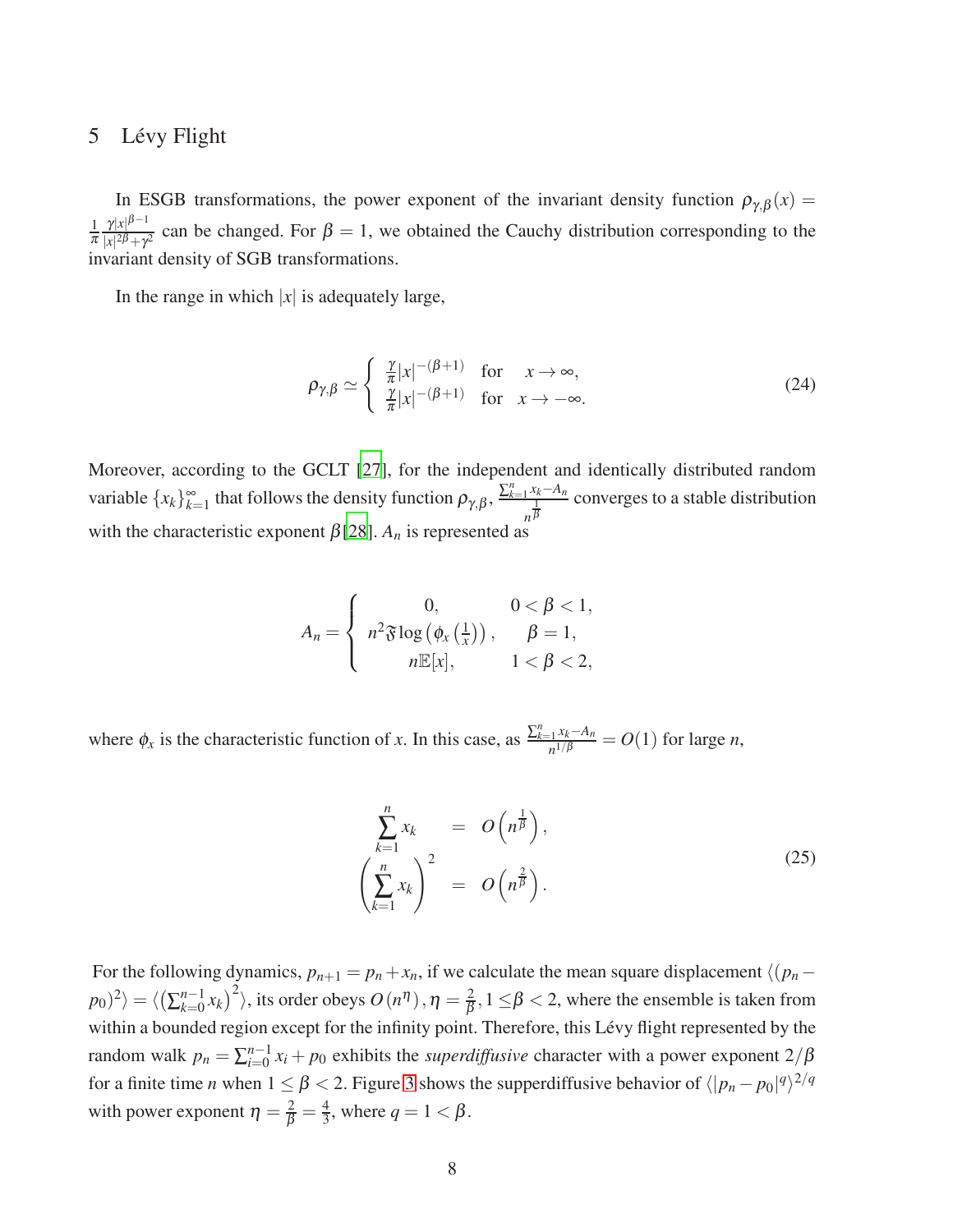<span id="page-8-0"></span>

Fig. 3: Time development of  $\langle |p_n - p_0|^q \rangle^{2/q}$  for  $U_{3, \frac{1}{3}, \frac{3}{2}}$  (solid line) and a line with slope  $\frac{4}{3}$  (broken line). The number of the ensemble is 1000. As the initial conditions,  $\{x_0\}$  are uniformly distributed within  $(-1,1)$ , and  $\{p_0\}$  is set to be zero.

The power exponent  $\eta$  can be continuously changed by changing  $\beta$ , which is the characteristic exponent of the class of superdiffusion.

#### 6 Critical exponent of the Lyapunov exponent

We defined the critical exponent  $v$  of the Lyapunov exponent as the supremum of  $x$ , which satisfies the equation below.

$$
v = \sup \left\{ x \in \mathbb{R} \, \middle| \, \frac{\lambda}{|\alpha - \alpha_c|^x} \to 0 \text{ as } \alpha \to \alpha_c \right\},\tag{26}
$$

where  $\alpha_c$  is the critical point of parameter  $\alpha$ .

According to this discussion, the behavior of  $\gamma_{K,\alpha}$  as  $\gamma_{K,\alpha} \to \infty$  or  $\gamma_{K,\alpha} \to +0$  is the same as that in SGB transformations [\[20](#page-14-7)]. Therefore, for any  $K \in \mathbb{N} \backslash 1$ ,

$$
\frac{1}{\gamma_{K,\alpha}} = O\left(\sqrt{1 - |\alpha|}\right) \tag{27}
$$

in the limit of  $\alpha \rightarrow 1-0$  or  $\alpha \rightarrow -1+0$ . For  $K = 2N + 1$ ,

$$
\gamma_{2N+1,\alpha} = O\left(\sqrt{|\alpha| - \frac{1}{(2N+1)^2}}\right)
$$
\n(28)

in the limit of  $\alpha \to \frac{1}{(2N+1)^2} + 0$  or  $\alpha \to -\frac{1}{(2N+1)^2} - 0$ . Moreover, for  $K = 2N$ ,

<span id="page-8-1"></span>
$$
\gamma_{2N,\alpha} \sim \sqrt{|\alpha|} \tag{29}
$$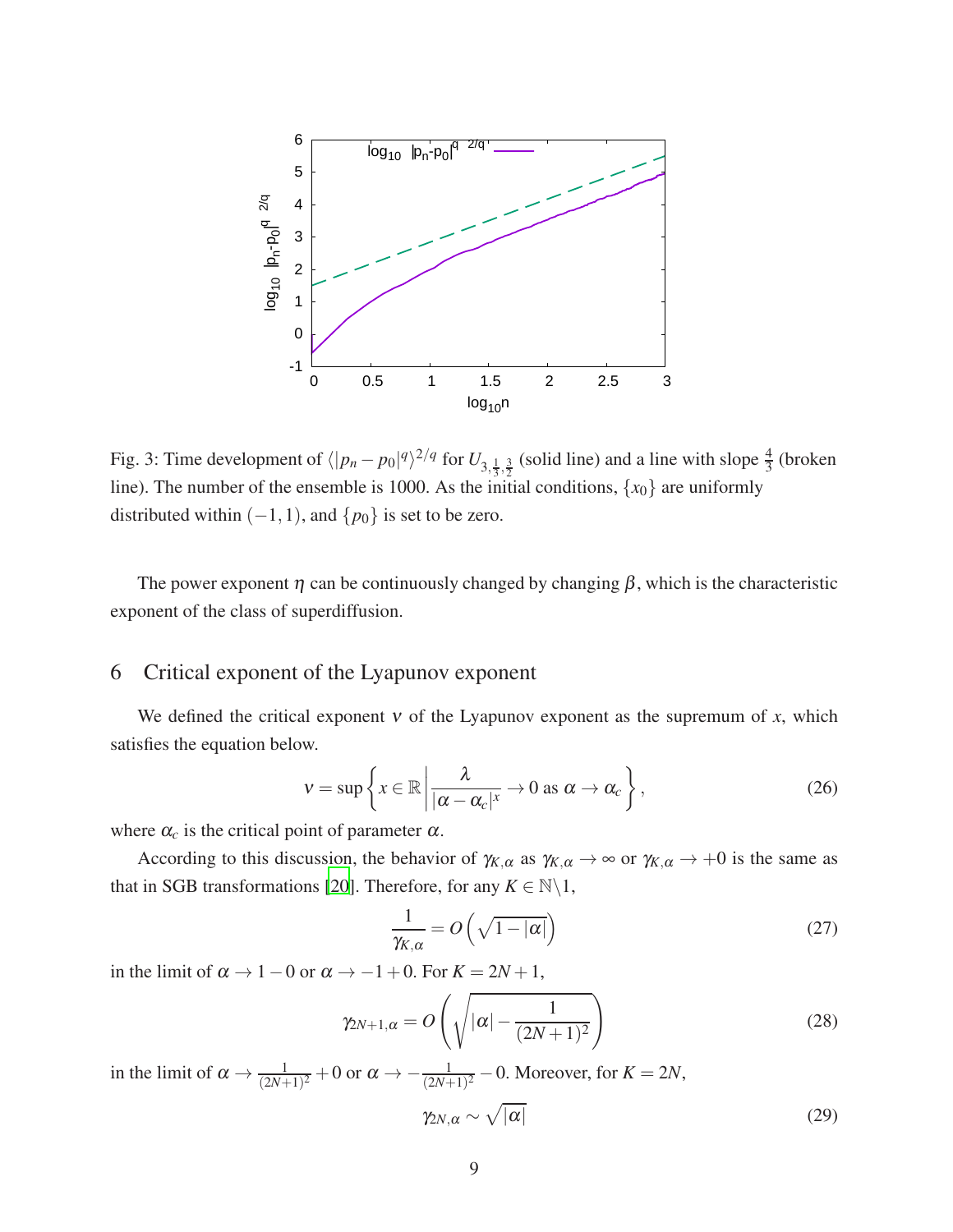in the limit of  $\alpha \rightarrow \pm 0$ .

The invariant density functions in ESGB transformations are extended from the Cauchy distribution, corresponding to the invariant density of SGB transformations. However, we proved that the critical exponents of the Lyapunov exponent for ESGB transformations are the same as those for SGB transformations regardless of the power exponent of invariant density functions.

The following theorem holds for the scaling behavior of the Lyapunov exponents  $\lambda \sim$  $b | \alpha - \alpha_c |^V$  for ESGB transformations.

<span id="page-9-0"></span>**Theorem 4.** Assume that the parameters  $(K, \alpha)$  are in Range B. For any  $N \in \mathbb{N} \setminus \{1\}$ ,  $v = \frac{1}{2}$  $rac{1}{2}$  *at*  $(K, \alpha) = (N, 1-0), (N, -1+0), (2N+1, \frac{1}{(2N+1)}$  $\frac{1}{(2N+1)^2} + 0$ ),  $\left(2N+1, -\frac{1}{(2N+1)}\right)$  $\frac{1}{(2N+1)^2} - 0$ , and  $(2N, \pm 0)$ .

*Proof.* If  $x = |\cot \theta|^{\frac{1}{\beta}} \text{sgn} \{\cot \theta\},\$ 

$$
\frac{dx}{d\theta} = -\frac{|\cot \theta|^{\frac{1}{\beta}-1}}{\beta \sin^2 \theta},
$$
\n
$$
\frac{dU}{d\theta} = -\frac{K|\alpha K|^{\frac{1}{\beta}}|\cot(K\theta)|^{\frac{1}{\beta}-1}}{\beta \sin^2(K\theta)},
$$
\n
$$
\therefore \frac{dU}{dx} = \frac{dU}{d\theta} \frac{d\theta}{dx}
$$
\n
$$
= K|\alpha K|^{\frac{1}{\beta}} \frac{\sin^2 \theta}{\sin^2(K\theta)} \left| \frac{\cot(K\theta)}{\cot \theta} \right|^{\frac{1}{\beta}-1}.
$$
\n(30)

In this case, the Lyapunov exponent is calculated as

$$
\lambda = \frac{1}{\pi} \int_0^{\pi} d\theta \log \left| K|\alpha K|^{\frac{1}{\beta}} \frac{\sin^2 \theta}{\sin^2(K\theta)} \left| \frac{\cot(K\theta)}{\cot \theta} \right|^{\frac{1}{\beta}-1} \right| \cdot \frac{\gamma_{K,\alpha} |\cot \theta|^{\frac{\beta-1}{\beta}}}{\cot^2 \theta + \gamma_{K,\alpha}^2}.
$$
(31)

If the topologically conjugate maps  $\bar{S}_{K,\alpha}$  are considered, the Lyapunov exponent is finite and maximised when the invariant density is uniform ( $\alpha = \frac{1}{k}$ )  $\frac{1}{K}$ ) [\[20](#page-14-7), [31](#page-14-18)]. For simplicity, we define *A* =  $K^{1+\frac{1}{\beta}} \frac{\sin^2 \theta}{\sin^2(\theta)}$  $\sin^2(K\theta)$  $\begin{array}{c} \begin{array}{c} \begin{array}{c} \end{array}\\ \begin{array}{c} \end{array} \end{array} \end{array}$ cot(*K*θ)  $\cot \theta$  $\begin{array}{c} \begin{array}{c} \begin{array}{c} \end{array}\\ \begin{array}{c} \end{array} \end{array} \end{array}$  $\frac{1}{\beta}$ <sup>-1</sup> (*A* does not depend on γ<sub>K,α</sub> or α), and φ<sub>1</sub> and φ<sub>2</sub> are expressed as

$$
\phi_1(\theta, \gamma_{K,\alpha}, \beta) = \log ||\alpha|^{\frac{1}{\beta}} A| \frac{\gamma_{K,\alpha} |\cot \theta|^{\frac{\beta-1}{\beta}}}{\cot^2 \theta + \gamma_{K,\alpha}^2},
$$
\n(32)

$$
\begin{array}{rcl}\n\phi_2(\theta, z, \beta) & = & \log \left| |\alpha|^{\frac{1}{\beta}} A \right| \frac{\frac{1}{\gamma_{K,\alpha}} |\cot \theta|^{\frac{\beta-1}{\beta}}}{\frac{1}{\gamma_{K,\alpha}^2} \cot^2 \theta + 1} \\
& = & \log \left| |\alpha|^{\frac{1}{\beta}} A \right| \frac{z |\cot \theta|^{\frac{\beta-1}{\beta}}}{z^2 \cot^2 \theta + 1}.\n\end{array}\n\tag{33}
$$

where  $z \stackrel{\text{def}}{=} \frac{1}{\gamma_k}$  $\frac{1}{\gamma_{K,\alpha}}$ .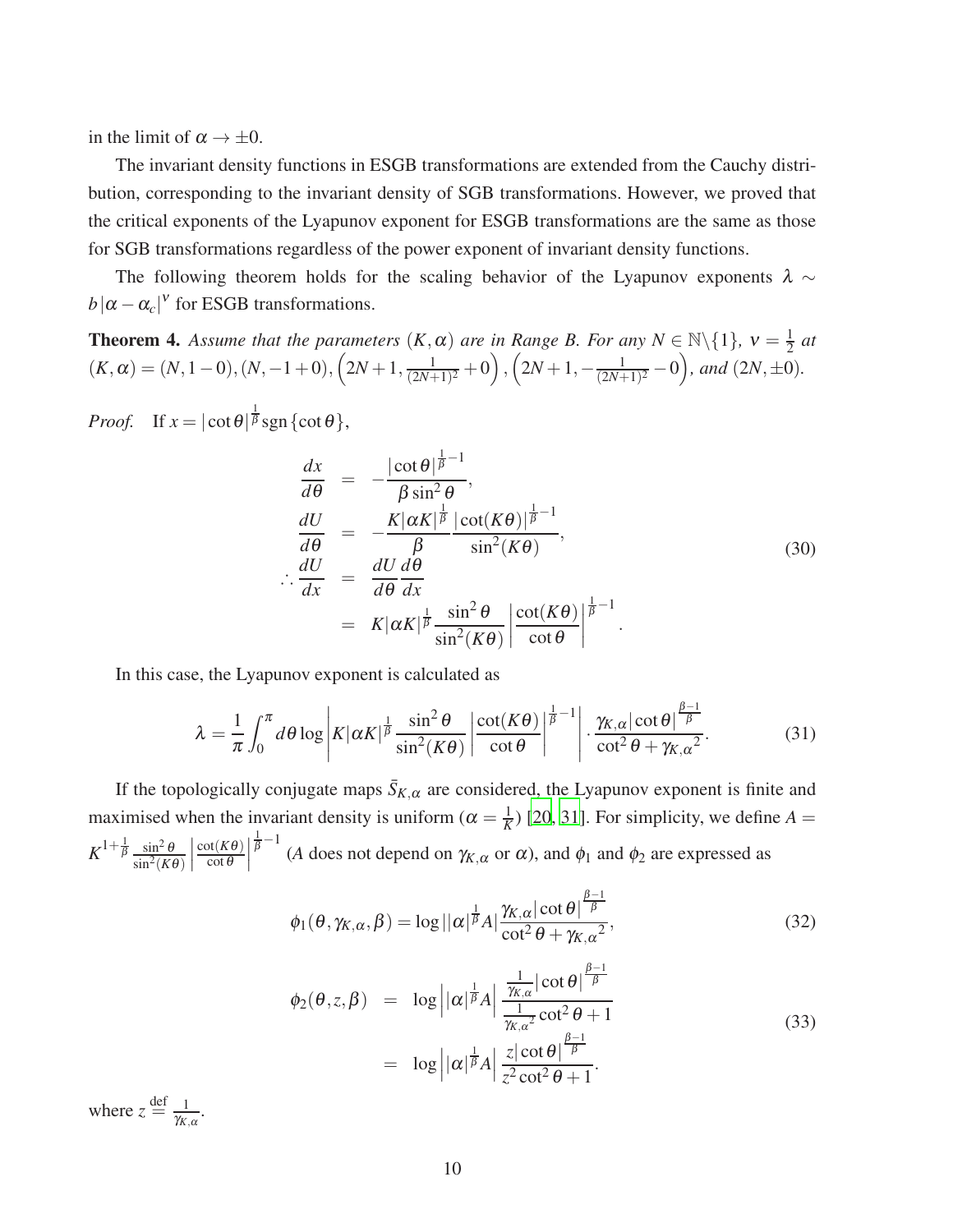(i) In the limit of  $\alpha \to 1-0$  or  $\alpha \to -1+0$  ( $\gamma_{K,\alpha} \to \infty$ ), the partial derivative of  $\phi_2$  with respect to *z* is considered (θ and β, which do not depend on  $\gamma_{K,\alpha}$ , and the interval  $(a_n, a_{n+1}]$  is considered to correspond to SGB transformations [\[20\]](#page-14-7) to ensure that  $\phi_2$  does not diverge).

$$
\frac{\partial \phi_2}{\partial z} = \frac{1}{|\alpha| \beta} \frac{z |\cot|^{\frac{\beta-1}{\beta}}}{z^2 \cot^2 \theta + 1} \frac{\partial |\alpha|}{\partial z} + \log \left| |\alpha|^{\frac{1}{\beta}} A \right| \frac{|\cot \theta|^{\frac{\beta-1}{\beta}} (1 - z^2 \cot^2 \theta)}{(z^2 \cot^2 \theta + 1)^2}.
$$
(34)

When  $K = 2N$ ,  $|\alpha| \sim 1 - \frac{4N^2 - 1}{3}z^2$ , [\[20](#page-14-7)], and  $|\alpha| \sim 1 - \frac{4N(N+1)}{3}$  $\frac{N+1}{3}z^2$  when  $K = 2N + 1$  [\[20\]](#page-14-7). In both cases,  $\frac{\partial \phi_2}{\partial z}$  $\frac{\partial \varphi_2}{\partial z}$  does not diverge in the limit of  $\alpha \to 1-0$  or  $\alpha \to -1+0$  ( $\gamma_{K,\alpha} \to +\infty$ ). According to the method described in a previous study [\[20](#page-14-7)], the following expression is obtained.

$$
|\lambda_{K,\alpha,\beta}| \leq \infty, \lambda_{K,\alpha,\beta} = \frac{z}{\pi} \sum_{n=0}^{K-1} \int_{a_n}^{a_{n+1}} d\theta \left[ \frac{\partial \phi_2}{\partial z}(\theta, 0, \beta) + O(z) \right].
$$
\n(35)

Because  $\lambda_{K,\alpha,\beta}$  and *z* are finite,  $\frac{1}{\pi}$ *K*−1 ∑ *n*=0  $\int^{a_{n+1}}$ *an*  $d\theta\Big[\frac{\partial \phi_2}{\partial}$  $\left[\frac{\partial \phi_2}{\partial z}(\theta,0,\beta)+O(z)\right]$ is also finite. Moreover,  $\frac{\partial \phi_2}{\partial z}$  $\frac{\partial \varphi_2}{\partial z}(\theta,0,\beta)$  does not depend on *z*. Therefore, in the limit of  $z \to +0(\gamma_{K,\alpha} \to +\infty)$  $\infty, \alpha \to 1-0$  or  $\alpha \to -1+0$ ),

$$
\lambda_{K,\alpha,\beta} = O(z) = O\left(\sqrt{1-|\alpha|}\right). \tag{36}
$$

Thus,

<span id="page-10-0"></span>
$$
v = \frac{1}{2}.\tag{37}
$$

(ii) In the case of  $K = 2N + 1$  and in the limit of  $|\alpha| \to \frac{1}{(2N+1)^2} + O(\gamma_{2N+1}, \alpha \to 0)$ ,  $\gamma_{2N+1}, \alpha =$  $O\left(\sqrt{|\alpha| - \frac{1}{(2N+1)^2}}\right)$  holds. Consider the partial derivative of  $\phi_1$  with respect to  $\gamma_{2N+1,\alpha}$ :  $\partial \phi_1$ ∂γ2*N*+1,<sup>α</sup> = 1  $|\alpha|\beta$  $\gamma_{2N+1,\alpha}\left|\cot\theta\right|^{\frac{\beta-1}{\beta}}$ cot<sup>2</sup> <sup>θ</sup> +γ2*N*+1,<sup>α</sup> 2  $\partial |\alpha|$ ∂γ2*N*+1,<sup>α</sup>  $+\log\left|\alpha\right|$  $\frac{1}{\beta}$ A  $|\cot \theta| \frac{\beta-1}{\beta} (\cot^2 \theta - \gamma_{2N+1,\alpha}^2)$  $\frac{(\cot^2 \theta + \gamma_{2N+1,\alpha})}{(\cot^2 \theta + \gamma_{2N+1,\alpha}^2)^2}$ . (38)

In this case,  $\frac{\partial \phi_1}{\partial \gamma_{2N+1,\alpha}}$  does not diverge as  $\alpha \to \frac{1}{(2N+1)^2} + 0$ . Therefore,

$$
\begin{split}\n|\lambda_{2N+1,\alpha,\beta}| &\leq \infty, \\
\lambda_{2N+1,\alpha,\beta} &= \frac{1}{\pi} \int_0^{\pi} d\theta \phi_1(\theta, \gamma_{2N+1,\alpha}, \beta) \\
&= \frac{1}{\pi} \sum_{n=0}^{2N} \int_{a_n}^{a_{n+1}} d\theta \left[ \phi_1(\theta, 0, \beta) + \frac{\partial \phi_1}{\partial \gamma_{2N+1,\alpha}} (\theta, 0, \beta) \gamma_{2N+1,\alpha} + O(\gamma_{2N+1,\alpha}) \right] \tag{39} \\
&= \frac{\gamma_{2N+1,\alpha}}{\pi} \sum_{n=0}^{2N} \int_{a_n}^{a_{n+1}} d\theta \left[ \frac{\partial \phi_1}{\partial \gamma_{2N+1,\alpha}} (\theta, 0, \beta) + O(\gamma_{2N+1,\alpha}) \right].\n\end{split}
$$

Since  $\lambda_{2N+1,\alpha,\beta}$  and  $\gamma_{2N+1,\alpha}$  are finite,  $\frac{1}{\pi}$ 2*N* ∑ *n*=0  $\int^{a_{n+1}}$ *an*  $d\theta$   $\left[\frac{\partial \phi_1}{\partial x}\right]$ ∂γ2*N*+1,<sup>α</sup>  $(\theta,0,\beta)+O(\gamma_{2N+1,\alpha})\bigg]$ is finite. Moreover,  $\frac{\partial \phi_1}{\partial \gamma_{2N+1,\alpha}}(\theta,0,\beta)$  does not depend on  $\gamma_{2N+1,\alpha}$ . Therefore, in the limit of  $\gamma_{2N+1,\alpha} \to$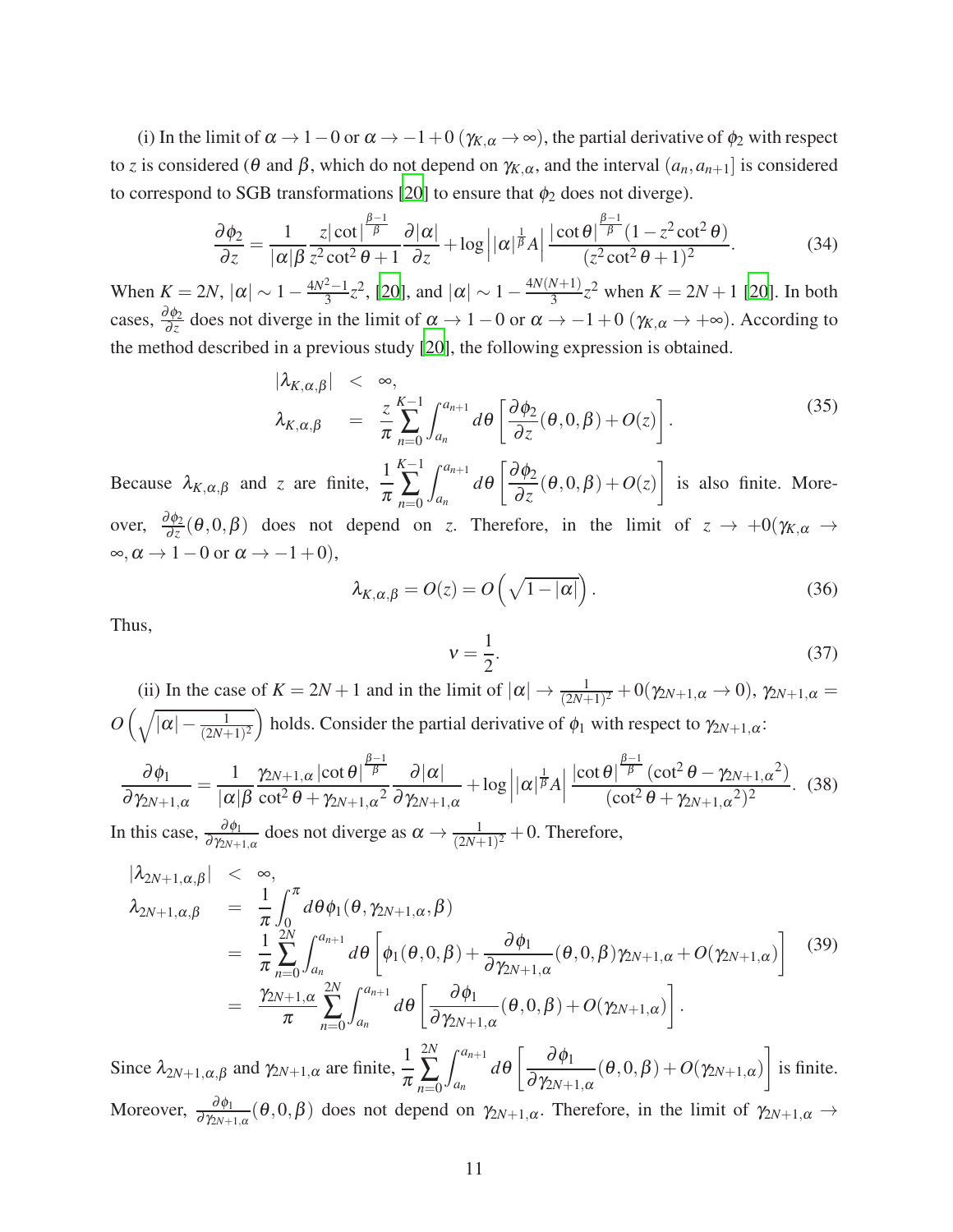$+0 \ (|\alpha| \to \frac{1}{(2N+1)^2} + 0),$ 

$$
\lambda_{2N+1,\alpha,\beta} = O(\gamma_{2N+1,\alpha}) = O\left(\sqrt{|\alpha| - \frac{1}{(2N+1)^2}}\right).
$$
\n(40)

Therefore,  $v$  is defined as

<span id="page-11-1"></span>
$$
v = \frac{1}{2}.\tag{41}
$$

(iii) In the case of  $K = 2N$  and in the limit of  $\alpha \to \pm 0$  ( $\gamma_{2N,\alpha} \to 0$ ),  $\gamma_{2N,\alpha} \sim \sqrt{|\alpha|}$ . Therefore,

$$
|\lambda_{2N,\alpha,\beta}| < \infty \tag{42}
$$

<span id="page-11-0"></span>
$$
\lambda_{2N,\alpha,\beta} = \frac{1}{\pi} \int_0^{\pi} d\theta \left[ \frac{1}{\beta} \gamma_{2N,\alpha} \log |\alpha| \frac{|\cot \theta|^{\frac{\beta-1}{\beta}}}{\cot^2 \theta + \gamma_{2N,\alpha}^2} + \gamma_{2N,\alpha} \log |A| \frac{|\cot \theta|^{\frac{\beta-1}{\beta}}}{\cot^2 \theta + \gamma_{2N,\alpha}^2} \right].
$$
 (43)

For the first term of [\(43\)](#page-11-0), according to [\(29\)](#page-8-1), in the limit of  $|\alpha| \to 0$ ,

$$
\frac{1}{\beta} \frac{\gamma_{2N,\alpha} \log |\alpha|}{|\alpha|^x} \frac{|\cot \theta|^{\frac{\beta-1}{\beta}}}{\cot^2 \theta + \gamma_{2N,\alpha}^2} = \begin{cases} 0, & x < \frac{1}{2} \\ -\infty, & x \ge \frac{1}{2} \end{cases} \tag{44}
$$

For the second term of [\(43\)](#page-11-0), according to [\(29\)](#page-8-1), the following relation holds in the limit of  $|\alpha| \rightarrow 0.$ 

$$
\gamma_{2N,\alpha}\log|A|\frac{|\cot\theta|^{\frac{\beta-1}{\beta}}}{\cot^2\theta+\gamma_{2N,\alpha}^2}=O(\sqrt{|\alpha|})
$$
\n(45)

Therefore, in the limit of  $|\alpha| \rightarrow +0$ ,

$$
\frac{\lambda_{2N,\alpha,\beta}}{|\alpha|^x} = \frac{1}{\pi} \int_0^{\pi} \frac{\phi_1(\theta, \gamma_{2N,\alpha}, \beta)}{|\alpha|^x} d\theta \begin{cases} \rightarrow 0, & x < \frac{1}{2} \\ \not\rightarrow 0, & x \ge \frac{1}{2} \end{cases}
$$
(46)

Therefore, in the limit of  $\gamma_{2N,\alpha} \to +0(\alpha \to \pm 0)$ , we obtained the critical exponent of the Lyapunov exponent as

<span id="page-11-2"></span>
$$
v = \frac{1}{2}.\tag{47}
$$

Theorem [4](#page-9-0) holds according to Equations [\(37\)](#page-10-0), [\(41\)](#page-11-1), and [\(47\)](#page-11-2).

### 7 Conclusion

In this study, we showed that the universality class of the chaos transition between the chaotic state and predictable state is more robust compared with the universality class of the power law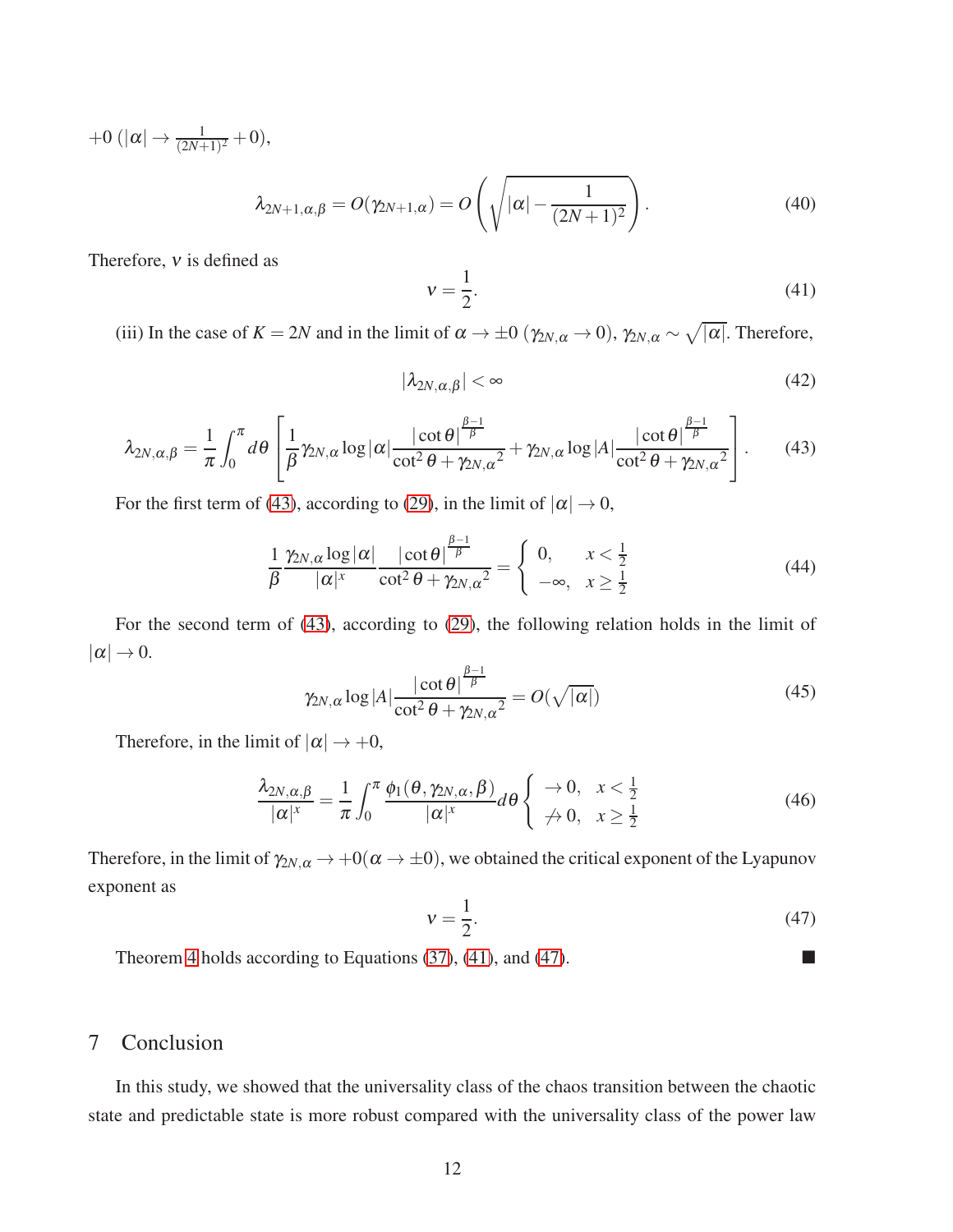

Fig. 4: Scaling behavior of the Lyapunov exponent for  $K = 2and\beta = 1.5$ . The initial point is  $x_0 = \sqrt{3}$ . The number of iterations is 10<sup>5</sup>.

index  $\beta$  of stable laws in the framework of GCLT. To obtain this, ESGB transformations were introduced to derive the critical exponents  $v$  of the Lyapunov exponent for a wide class of maps with ergodic invariant probability density function with the power law index  $\beta + 1$ . The analytically obtained critical exponents  $v(= 1/2)$  are consistent with the critical exponents for the intermittent maps as predicted by Pomeau and Manneville [\[11](#page-14-3)]. For ESGB transformations, through the applications to the topological conjugacy, we succeeded in extending the class of invariant density function from the Cauchy distribution (invariant density function of SGB transformations) to  $\rho(x) = \frac{1}{\pi} \frac{\gamma |x|^{\beta-1}}{|x|^{2\beta}+x}$  $\frac{\gamma |x|^{\gamma}}{|x|^{2\beta} + \gamma^2}$ . Moreover, we proved that the ESGB transformations are *exact* when parameters  $(K, \alpha)$  are in Range B regardless of  $\beta$ , which controls the degree of the fat tail.

In generalised Boole (GB) transformations [\[19](#page-14-6)] (corresponding to  $K = 2$  for SGB transformations) whose invariant density function is the Cauchy distribution, we previously determined the critical exponent of the Lyapunov exponent as  $v = \frac{1}{2}$  $\frac{1}{2}$  and  $\alpha \rightarrow +0$  using the *explicit* form of the Lyapunov exponent as a function of the parameters. For the case of SGB transformations [\[20\]](#page-14-7), we could not obtain the critical exponent v at  $(K, \alpha) = (2N, 0)$  for any  $N \in \mathbb{N}$  because it is difficult to obtain the explicit form of the Lyapunov exponent for any  $K = 2N$ .

We obtained the critical exponent as  $v = \frac{1}{2}$  $\frac{1}{2}$  at  $(K, \alpha) = (2N, \pm 0)$  by defining the critical exponent. Therefore,  $v = \frac{1}{2}$  $\frac{1}{2}$  at  $(K, \alpha) = (N, 1-0), (N, -1+0), (2N+1, \frac{1}{(2N+1)}$  $\frac{1}{(2N+1)^2}$  + 0), (2*N* +  $1, -\frac{1}{(2N+1)}$  $\frac{1}{(2N+1)^2}$  – 0), and  $(2N, \pm 0)$  regardless of parameter  $\beta$ . It is noted that v does not depend on  $\beta$ . This result is an extension of the result for GB transformations. Note that the critical exponents are independent of  $\beta$ , demonstrating the validity of the estimation conducted by Pomeau and Manneville [\[11\]](#page-14-3) for a countably infinite number of maps whose invariant density belongs to the Cauchy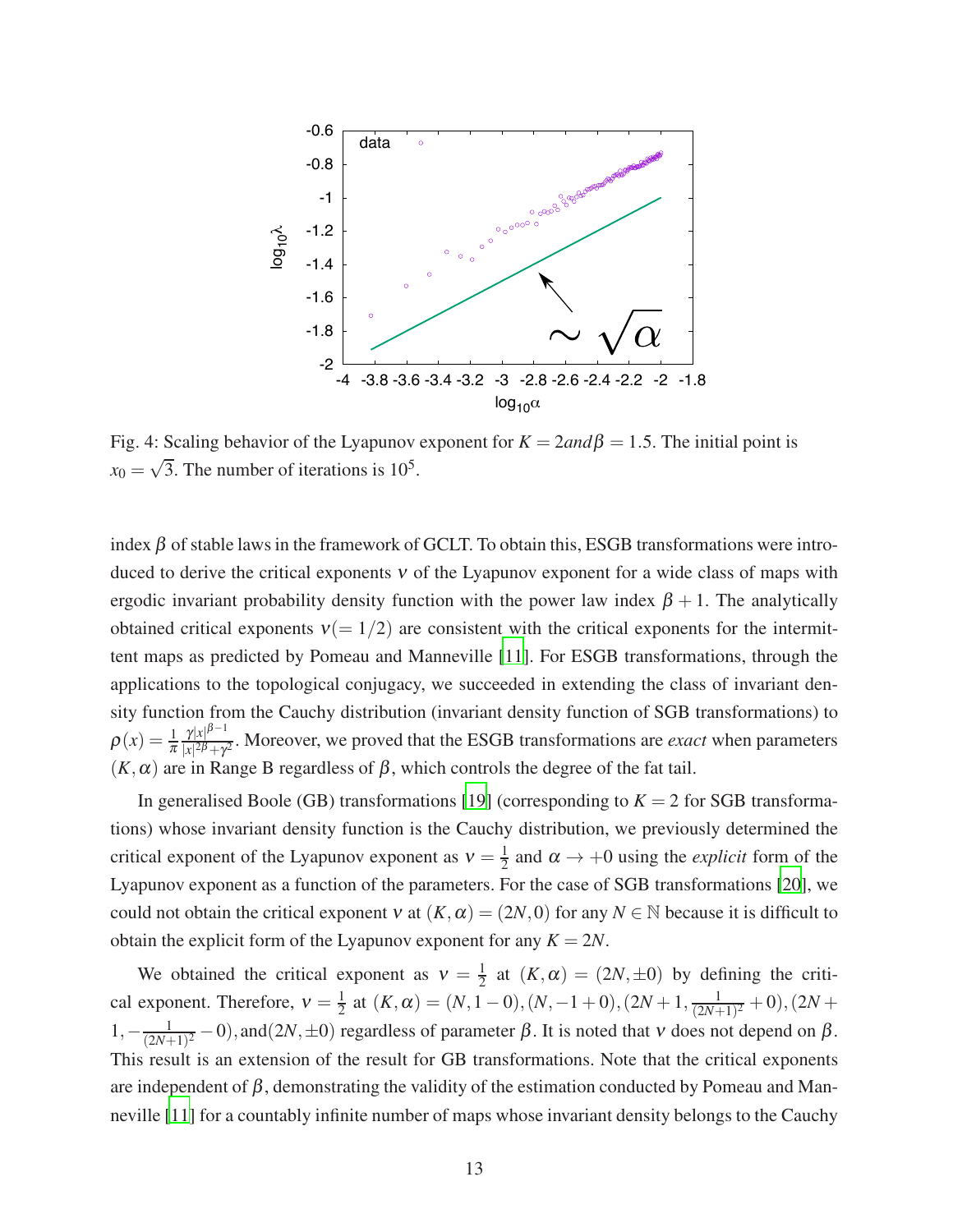and wider classes. In other words, the universality of the critical exponent  $v = \frac{1}{2}$  $\frac{1}{2}$  is applicable over the wider class.

In future investigations, we intend to identify a possible scaling relation between  $v$  and other critical exponents because a certain scaling relation [\[32\]](#page-14-19) could unify the universality class of phase transition. We expect our rigorous analysis to help enhance the understanding of chaos and critical phenomena of transition to chaos and provide novel insights regarding chaos in physics.

## A Proof that the map  $U_{K,\alpha,\beta}$  is a *K*-to-one map

In this section, we prove that the map  $U_{K,\alpha,\beta}$  is a *K*-to one map. The number of inverse images *x* is exactly *K* if *X* is given.

<span id="page-13-0"></span>
$$
X = \left| \alpha K F_K \left( |x|^\beta \text{sgn}(x) \right) \right|^\frac{1}{\beta} \text{sgn}\left\{ \alpha F_K \left( |x|^\beta \text{sgn}(x) \right) \right\}.
$$
 (A1)

(i) In the case  $\alpha F_K\left(|x|^{\beta}sgn(x)\right) \geq 0$ , Eq.[\(A1\)](#page-13-0) is transformed as

$$
X = \left\{ \alpha K F_K \left( |x|^{\beta} \text{sgn}(x) \right) \right\}^{\frac{1}{\beta}}
$$
  
\n
$$
X^{\beta} = \alpha K F_K \left( |x|^{\beta} \text{sgn}(x) \right)
$$
  
\n
$$
\frac{X^{\beta}}{\alpha K} = F_K \left( |x|^{\beta} \text{sgn}(x) \right) = F_K(\cot \theta) = \cot(K\theta).
$$

The properties of  $cot(K\theta)$  indicate that the number of inverse images of  $cot(K\theta)$  is *K*. Then,

$$
K\theta = \operatorname{arccot}\left(\frac{X^{\beta}}{\alpha K}\right) + j\pi \mod \pi, j = 0, \cdots
$$

$$
\theta = \frac{1}{K} \operatorname{arccot}\left(\frac{X^{\beta}}{\alpha K}\right) + \frac{j}{K}\pi \mod \pi, j = 0, \cdots, K - 1.
$$

$$
\therefore |x|^{\beta} \operatorname{sgn}(x) = \cot\left\{\frac{1}{K} \operatorname{arccot}\left(\frac{X^{\beta}}{\alpha K}\right) + \frac{j}{K}\pi\right\}, j = 0, \cdots, K - 1.
$$

As  $|x|$ <sup> $\beta$ </sup>sgn(*x*) is one-to-one, the number of points *x* each of which is an inverse image of *X* is exactly *K*.

(ii) In the case  $\alpha F_K\left(|x|^\beta \text{sgn}(x)\right) < 0$ , we have

$$
-\frac{(-X)^{\beta}}{\alpha K} = F_K\left(|x|^{\beta} \operatorname{sgn}(x)\right) = F_K(\cot \theta) = \cot(K\theta).
$$

This case can be discussed similarly to the discussion regarding (i).